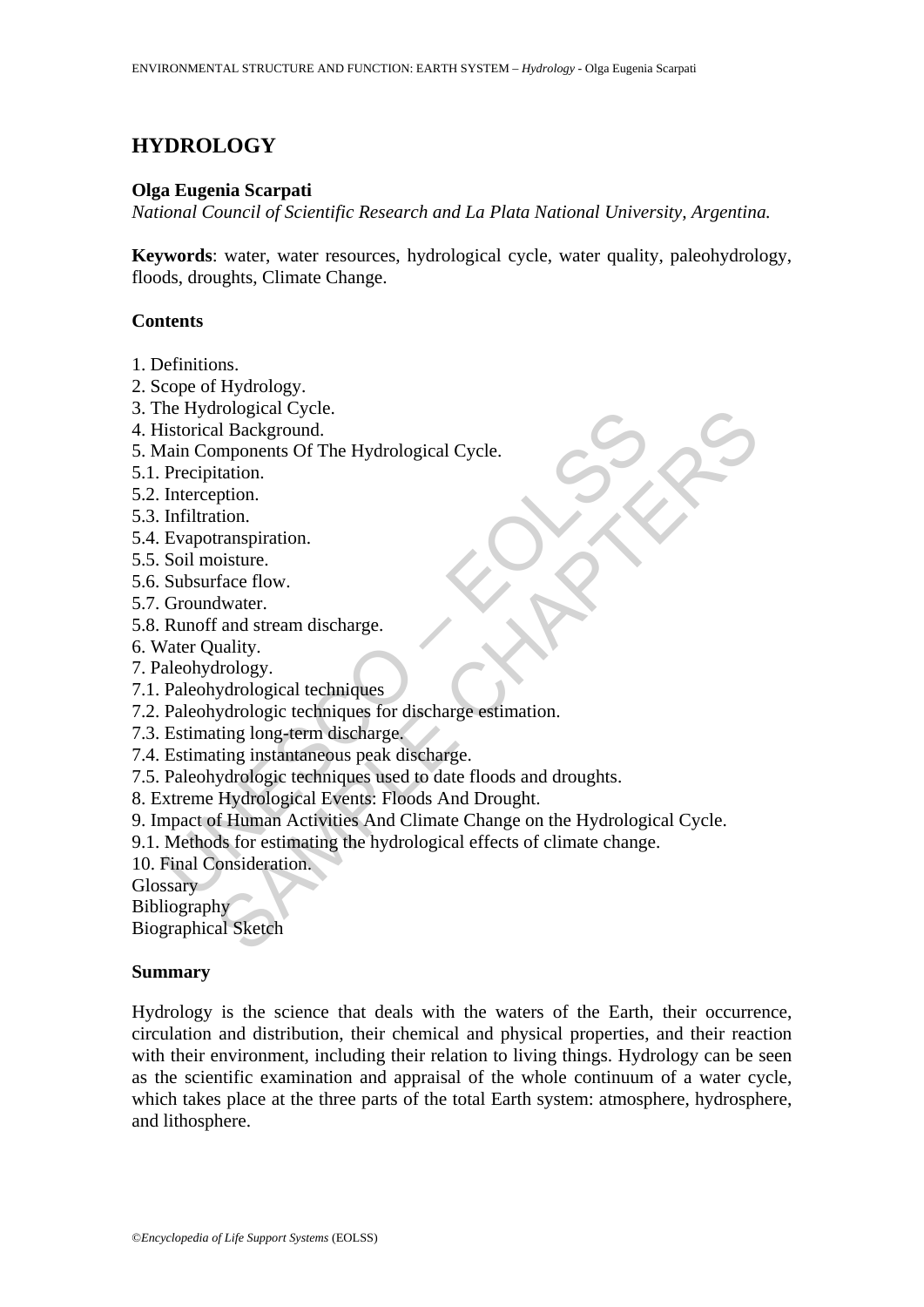The study of main components of the hydrological cycle includes precipitation, interception, infiltration, evapotranspiration, soil moisture, subsurface flow, groundwater, runoff and stream discharge.

From a geographer's point of view, the main hydrological interest are the increasing pressures on available water resources related to today's rising populations and improving living standards. There is, in general, no shortage of water on the Earth's land surface, but the areas of surplus water are often located far from major centres of population.

## **1. Definitions**

Hydrology in its broadest sense is the science that relates to water. It is an Earth science because it deals with water primarily on Earth.

Hydrology can be defined as:

- a) "a science dealing with the occurrence, circulation, distribution and properties of the waters of the Earth and in its atmosphere".
- b)"the science that treats the waters of the Earth, their occurrence, circulation and distribution, their chemical and physical properties, and their reaction with their environment, including their relation to living things; in that way the domain of hydrology embraces the full life history of water on the Earth".
- all deals with water primarily on Earth.<br>
Irology can be defined as:<br>
a) "a science dealing with the occurrence, circulation, distributio<br>
the waters of the Earth and in its atmosphere".<br>
b) "the science that treats the wa deals with water primarily on Earth.<br>
can be defined as:<br>
cience dealing with the occurrence, circulation, distribution and propertie<br>
waters of the Earth and in its atmosphere".<br>
science that treats the waters of the Eart c) "the science that deals with the processes governing the depletion and replenishment of the water resources of the land areas of the Earth; it is concerned with the transportation of water through the air, over the ground surface, and through the strata of the Earth; it is the science that examines the various phases of the hydrologic cycle".

Water is the most abundant substance on Earth and is the principal constituent of all living things. Water in the atmosphere plays a major role in maintaining a habitable environment for human life. The occurrence of surface waters has played a significant role in the rise and decline of the major civilisations in world story.

In many societies the importance of water to humankind is reflected in the legal and political structures. At the present time rising populations and improving living standards are placing increasing pressures on available water resources. There is, in general, no shortage of water on the Earth's land surface, but the areas of surplus water are often located far from major centres of population. Moreover, in many cases these centres prove to be sources of water pollution. Thus, the availability and quality of water are becoming an ever-increasing constraint on human activities, notwithstanding the great technological advances that have been made in the control of water surfaces.

## **2. Scope of hydrology**

In practice hydrologists usually restrict their study to waters close to the land surface of the Earth. Water in the atmosphere is usually studied as part of meteorology; water in the oceans and seas is studied within the science of oceanography; water in lakes and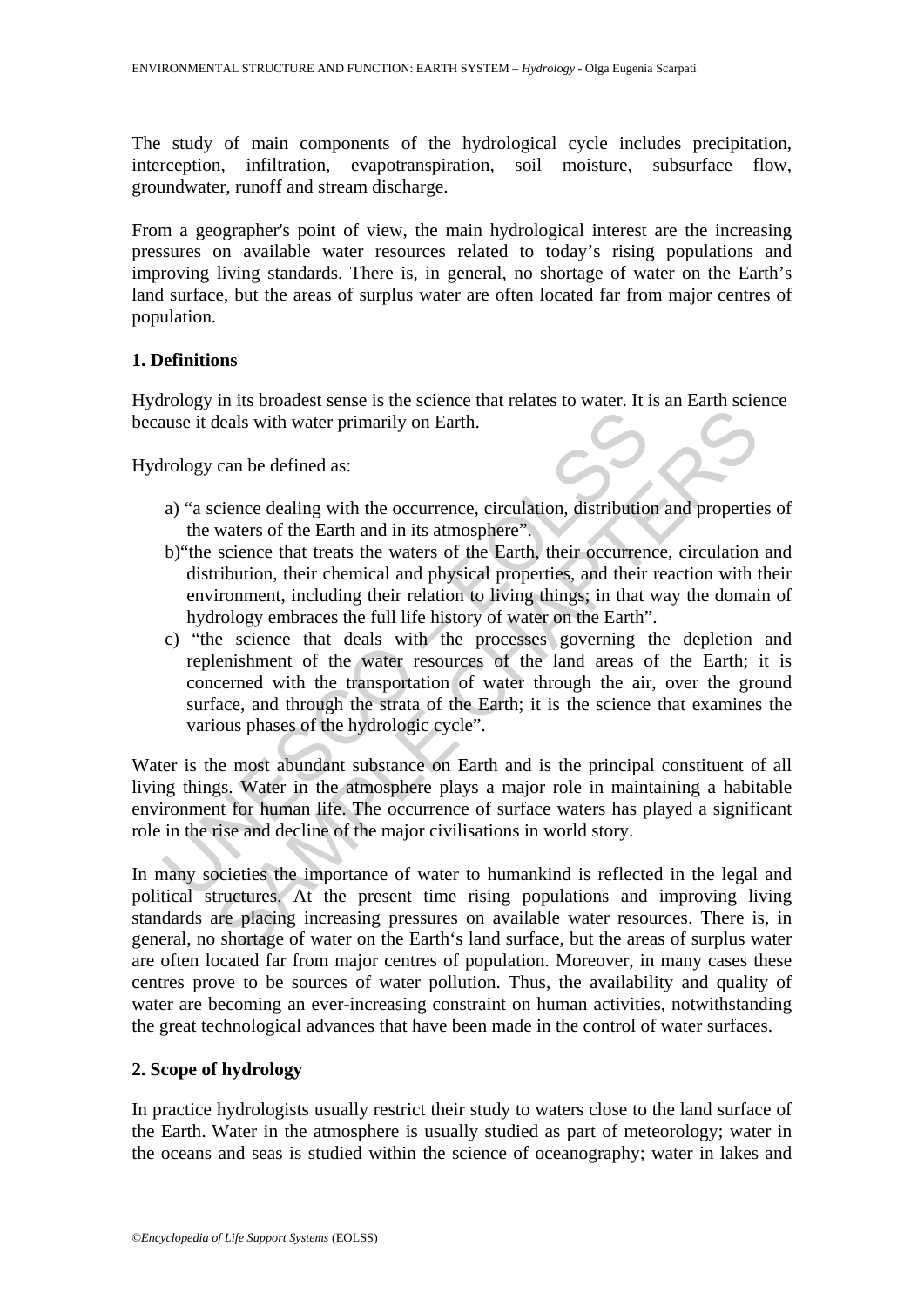island seas within limnology; and ice on the land surface within glaciology. All are linked by the fundamental concept of the hydrological cycle.

In view of the extensiveness of the hydrologic cycle, hydrology is a very broad science. It is an interdisciplinary science because it borrows heavily from many other branches of science and integrates them for its own interpretation and uses. The supporting sciences required for hydrologic investigations are physics, chemistry, biology, geology, fluid mechanics, mathematics and statistics.

Table 1 lists the sciences related to hydrology in the different domains of atmosphere, hydrosphere, lithosphere and flora and fauna.

| <b>ATMOSPHERE</b> | <b>HYDROSPHERE</b> | <b>LITHOSPHERE</b> | <b>FLORA AND FAUNA</b> |
|-------------------|--------------------|--------------------|------------------------|
| Hydrometeorology  | Potamology         | Agronomy           | Ecology                |
| Meteorology       | Limnology          | Hydrogeology       | Silviculture           |
| Climatology       | Cryology           | Geohydrology       | Biohydrology           |
|                   | Glaciology         | Geomorphology      |                        |
|                   | Oceanology         |                    |                        |

Table 1. Sciences related to hydrology.

Since hydrology is a science that underlies the development and control of water resources, it has its influence in several sciences (Figure 1) and it has practical applications (Figure 2).



Figure 1. Sciences influenced by Hydrology.

For a geographer, whose interest is focused in human development and integration, knowledge of water resource constitutes the fundamental element for regional planning, where man and environment combine to allow the integrity of policy, economy and society.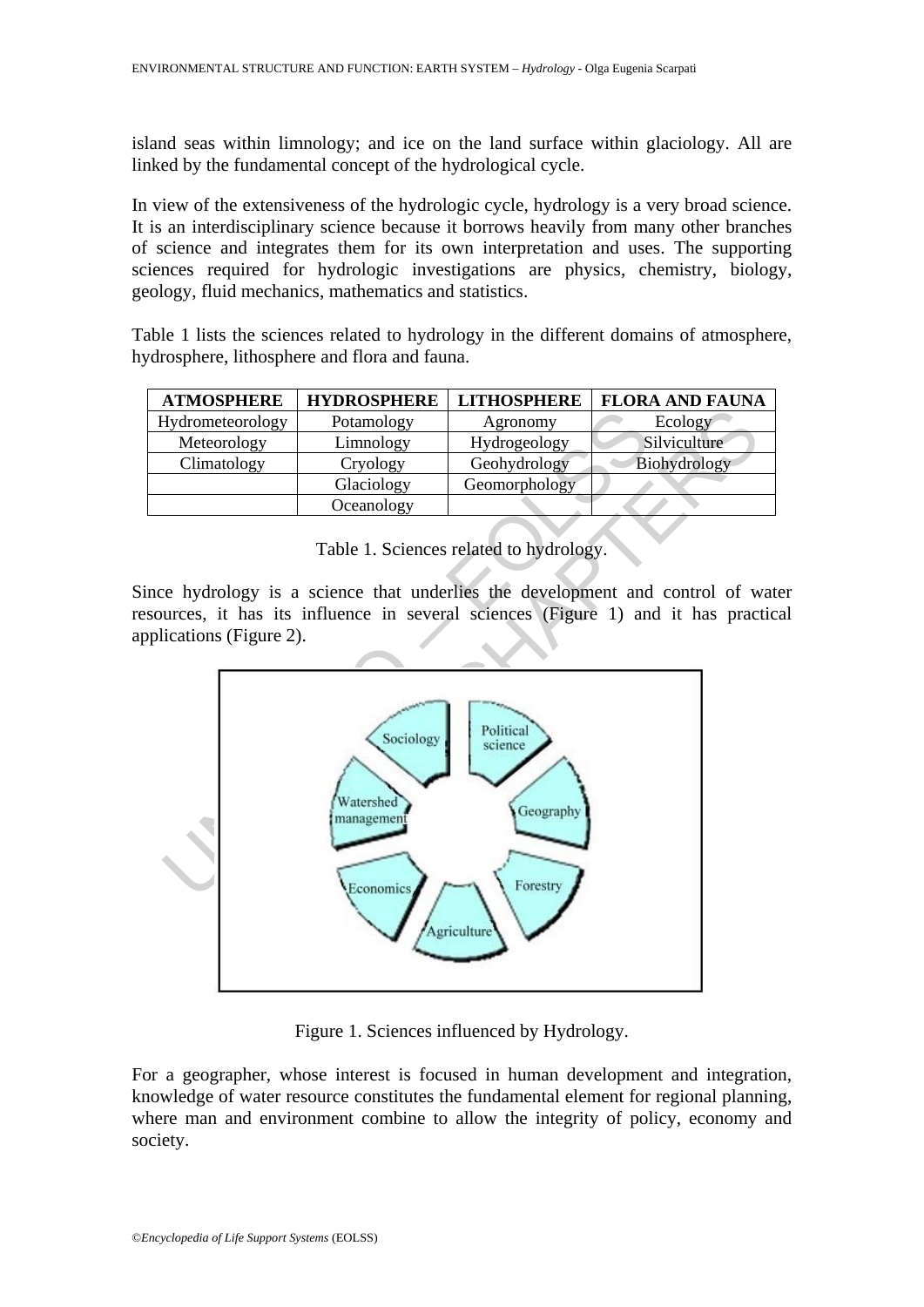

Figure 2. Hydrology practical applications.

## **3. The hydrological cycle**

Hydrology can be seen as the scientific examination and appraisal of the whole continuum of a *hydrologic*, or *water cycle*.

Drainage<br>
Unitary and the disposal and<br>
Unitary disposal and<br>
Unitary disposal and<br>
Unitary disposal and<br>
Unitary disposal and<br>
Unitary Equivalent<br>
Unitary Section 2. Hydrology practical applications.<br>
Tigure 2. Hydrology Drainage<br>
Figure 2. Hydrology practical applications.<br>
Figure 2. Hydrology practical applications.<br>
Figure 2. Hydrology practical applications.<br> **CHAPTERS CHAPTERS**<br>
Figure 2. Hydrology practical applications.<br> **CHAPTERS**<br> The hydrologic cycle, as can be seen in Figure 3, takes place in the three parts of the total Earth system: atmosphere, hydrosphere, and lithosphere. The *atmosphere* is a gaseous envelope above the hydrosphere; the *hydrosphere* is the bodies of water that cover the surface of the Earth; and the *lithosphere* is the solid rock below the hydrosphere. The activities of water through these three parts of the Earth system, from an average depth of about a half mile in the lithosphere to a height of about ten miles in the atmosphere. They create a gigantic system of great complexity and intricacy.

The hydrologic cycle has no beginning or end, as water evaporates from the oceans and the land and becomes a part of the atmosphere. It can be seen as a system. The evaporated moisture is lifted and carried in the atmosphere until it finally precipitates to Earth, either on land or in the oceans. The precipitated water may be intercepted or transpired by plants, may run over the ground surface and into streams, or may infiltrate into the ground. Much of the intercepted and transpired water and the surface runoff returns to the air through evaporation. The infiltrated water may percolate to deeper zones to be stored as groundwater which may later flow out as springs or seep into streams as runoff, or evaporate into the atmosphere to complete the hydrologic cycle. Thus, the hydrologic cycle undergoes various complicated processes of evaporation, precipitation, interception, transpiration, infiltration, percolation, storage and runoff. Many diagrams have been designed to illustrate the hydrologic cycle; some are qualitative, some descriptive, and some quantitative.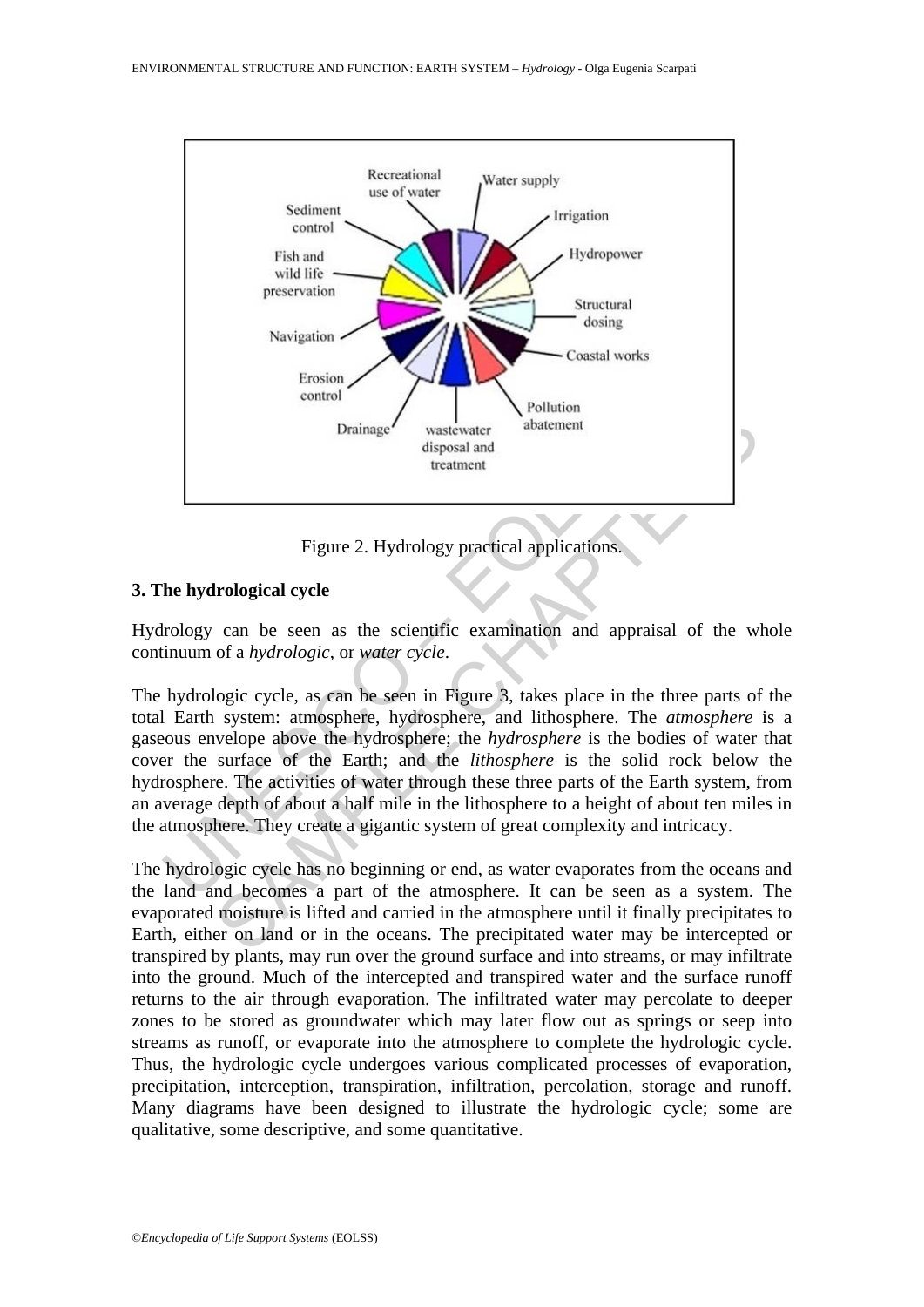

Figure 3. Hydrological cycle.

Although the concept of the hydrologic cycle is simple, the phenomenon is very complex. It is not only a large cycle, it is a compound of a lot of inter related cycles of continental, regional and local extent. Even so the total quantity of Earth's water resources is constant, though its distribution is changing continuously, in continents, regions and local basins.

The total quantity of water on Earth and the different parts of the hydrological cycle have been studied since the second half of the nineteenth century. However, quantitative information is scarce, particularly in the oceans, and many components of the hydrological cycle are not known with precision.

**Example the Chaptain Constant of the Chapter of the Although Chapter interest of the concept of the hydrological cycle.**<br>
Tigure 3. Hydrological cycle.<br>
The concept of the hydrologic cycle is simple, the phenomenon is<br>
i Oceans contain 97% of all the water in the world, or one quadrillion  $(10^{15})$  acre-ft. This quantity would be sufficient to cover the world to a depth of 800 ft, if we assume it were a uniform sphere. The total amount of fresh water is estimated at about 33 trillion acreft. These are, however, stationary estimates of distribution. While the water content of the atmosphere is relatively small at any given moment, immense quantities of water pass through it annually. The annual precipitation on the land surface alone is 7.7 times as great as the moisture contained in the entire atmosphere at any time, i.e. about 30 times as great as the moisture in the air over the land. Table 2 shows the estimated quantities of the waters of the world.

| Water 's states   | <b>Surface</b><br>$(km^2)$ | Volume<br>$(km^3)$ | Width<br>(m) | <b>Proportional parts in world</b><br>reservoirs |                        |
|-------------------|----------------------------|--------------------|--------------|--------------------------------------------------|------------------------|
|                   |                            |                    |              | In total water<br>reservoirs                     | In sweet<br>reservoirs |
| <b>Oceans</b>     | 361,300,000                | 1,338,000,000      | 3,700        | 96.5                                             |                        |
| Underground water | 134,800,000                | 23,400,000         | 174          | 1.7                                              |                        |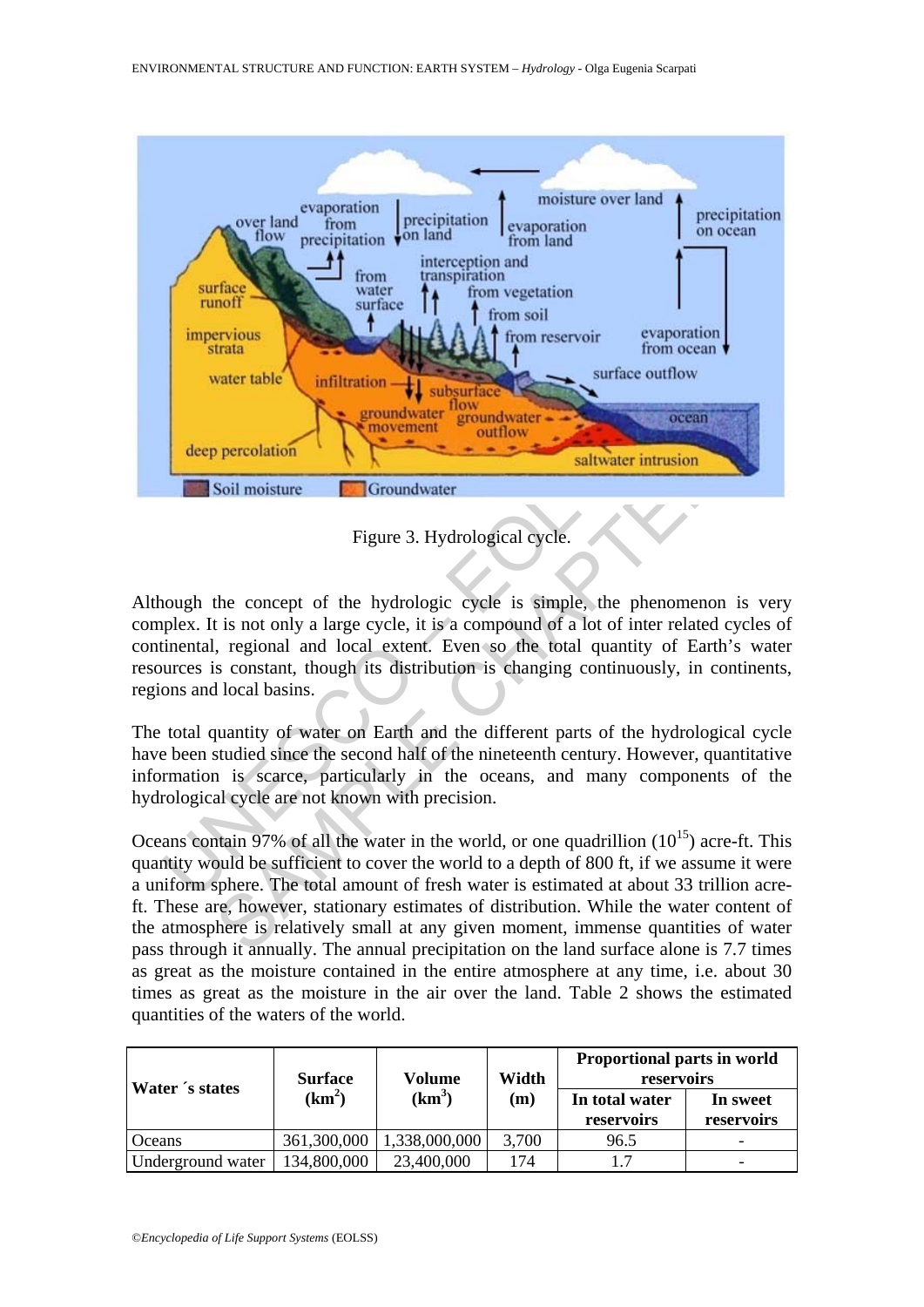| (deep and                                                                                                                                                                                                                            |             |               |       |                  |              |  |  |  |
|--------------------------------------------------------------------------------------------------------------------------------------------------------------------------------------------------------------------------------------|-------------|---------------|-------|------------------|--------------|--|--|--|
| capillaries)<br>Underground water                                                                                                                                                                                                    | 134,800,000 | 10,530,000    | 78    | 0.76             | 30.1         |  |  |  |
| Soil water                                                                                                                                                                                                                           | 82,000,000  | 16,500        | 0.2   | 0.001            | 0.05         |  |  |  |
| Glaciers and snow                                                                                                                                                                                                                    | 16,227,500  | 20,064,100    | 1,463 | 1.74             | 68.7         |  |  |  |
| Antarctica                                                                                                                                                                                                                           | 13,980,000  | 21,600,000    | 1,546 | 1.56             | 61.7         |  |  |  |
| Greenland                                                                                                                                                                                                                            |             |               |       | 0.17             |              |  |  |  |
| Arctic Islands                                                                                                                                                                                                                       | 1,802,400   | 2,340,000     | 1,298 | 0.006            | 6.68<br>0.24 |  |  |  |
|                                                                                                                                                                                                                                      | 226,100     | 83,500        | 369   |                  |              |  |  |  |
| Mountain regions                                                                                                                                                                                                                     | 224,000     | 40,600        | 181   | 0.003            | 0.12         |  |  |  |
| Underground ice                                                                                                                                                                                                                      | 21,000,000  | 300,000       | 14    | 0.022            | 0.86         |  |  |  |
| Water reserve in<br>lakes                                                                                                                                                                                                            | 2,058,700   | 176,400       | 85.7  | 0.013            |              |  |  |  |
| Sweet water                                                                                                                                                                                                                          | 1,236,400   | 91,000        | 73.6  | 0.007            | 0.26         |  |  |  |
| Salad water                                                                                                                                                                                                                          | 822,300     | 85,400        | 103.8 | 0.006            |              |  |  |  |
| Water reserve in                                                                                                                                                                                                                     | 2,682,600   | 11,470        | 4.28  | 0.0008           | 0.03         |  |  |  |
| marshes                                                                                                                                                                                                                              |             |               |       |                  |              |  |  |  |
| Rivers                                                                                                                                                                                                                               | 148,800,000 | 2,120         | 0.014 | 0.0002           | 0.006        |  |  |  |
| Biologic water                                                                                                                                                                                                                       | 510,000,000 | 1,120         | 0.002 | 0.0001           | 0.003        |  |  |  |
| Water in the<br>atmosphere                                                                                                                                                                                                           | 510,000,000 | 12,900        | 0.025 | 0.001            | 0.04         |  |  |  |
| Total water<br>reservoirs                                                                                                                                                                                                            | 510,000,000 | 1,385,984,610 | 2,718 | 100 <sup>°</sup> |              |  |  |  |
| Sweet water                                                                                                                                                                                                                          | 148,800,000 | 35,029,210    | 235   | 2.53             | 100          |  |  |  |
|                                                                                                                                                                                                                                      |             |               |       |                  |              |  |  |  |
| Table 2. World water resources. Source: UNESCO, 1978.<br>The availability of World Water Resources is shown in Figure 4, where it can be seen<br>that South America and Asia are the continents with greatest water resources world- |             |               |       |                  |              |  |  |  |
| wide, with 12 030 and 13 510 $km3$ respectively, with inter-annual variations ranging                                                                                                                                                |             |               |       |                  |              |  |  |  |
| between $\pm$ 15-25 %.                                                                                                                                                                                                               |             |               |       |                  |              |  |  |  |
|                                                                                                                                                                                                                                      |             |               |       |                  |              |  |  |  |
|                                                                                                                                                                                                                                      |             |               |       |                  |              |  |  |  |
| South<br>America                                                                                                                                                                                                                     |             |               |       |                  |              |  |  |  |
|                                                                                                                                                                                                                                      | Asia<br>28% |               |       |                  |              |  |  |  |
| 32%                                                                                                                                                                                                                                  |             |               |       |                  |              |  |  |  |
|                                                                                                                                                                                                                                      |             |               |       |                  |              |  |  |  |
|                                                                                                                                                                                                                                      |             |               |       |                  |              |  |  |  |

Table 2. World water resources. Source: UNESCO, 1978.



Figure 4. World water resources availability. Source: Global Water Partnership, 2000.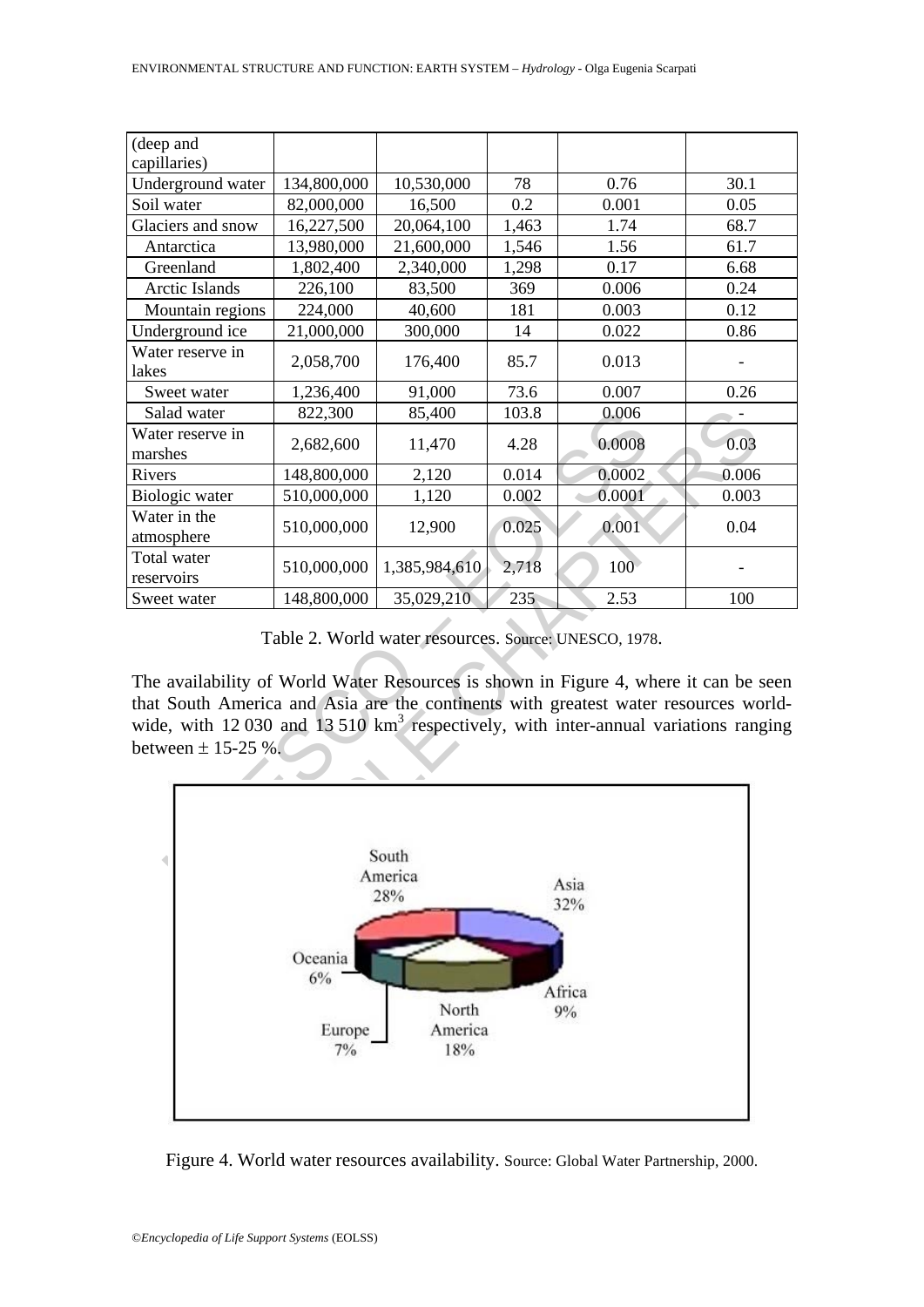The mean annual precipitation for the entire Earth is about 86 cm  $y^{-1}$  (34 inches  $y^{-1}$ ). Under stationary conditions this is balanced by an equally large evaporation amount. Thus, the average evaporation for the whole Earth amounts to 2.37 mm (c. 0.1 inch) of water per day.

The amounts of evaporation, precipitation, runoff, and other hydrologic quantities are not evenly distributed on the Earth, either geographically or temporally. About 70 to 75% of the precipitation is returned to the atmosphere by evapotranspiration and direct evaporation, while the remaining 30% becomes runoff. About one-fourth is diverted. About two-thirds of that diverted water is fed back into the stream and eventually goes to oceans for storage and evaporation, and the remaining one-third is consumed and returns to the atmosphere directly.

The quantities of water going to another component of the hydrological cycle can be evaluated usually by the so called *hydrologic equation*, which simple states as

 $I - O = \Delta S$  (1)

where:

- quantities of water going to another component of the hydrolouated usually by the so called *hydrologic equation*, which simple  $O = \Delta S$ <br>
The so called *hydrologic equation*, which simple  $O = \Delta S$ <br>
The set of the component ties of water going to another component of the hydrological cycle can<br>usually by the so called *hydrologic equation*, which simple states as<br>total inflow of the channel and overland tunoff to the area above the grota-<br>tot • I is the inflow during a given period to a problem area including, for instance, the total inflow of the channel and overland runoff to the area above the ground surface and of the groundwater across the boundaries of the area plus the total precipitation over the area during the period.
- O is the outflow during the given period to the area including, for instance, total evaporation, transpiration, and outflow of surface runoff in channel and overland from the area above the surface plus the outflow of groundwater across the boundaries of the area.
- ΔS is the change in storage in various forms of retention, depression, and interception.

This equation (1) is essentially a form of continuity equation.

TO ACCESS ALL THE **35 PAGES** OF THIS CHAPTER, Visit: [http://www.eolss.net/Eolss-sampleAllChapter.aspx](https://www.eolss.net/ebooklib/sc_cart.aspx?File=E6-14-02-03)

### **Bibliography**

- - -

Agnew C. and Anderson E.W. (1992). Water in the arid realm. London, Routledge: 329pp [This book covers a the study of the importance of water in arid environment].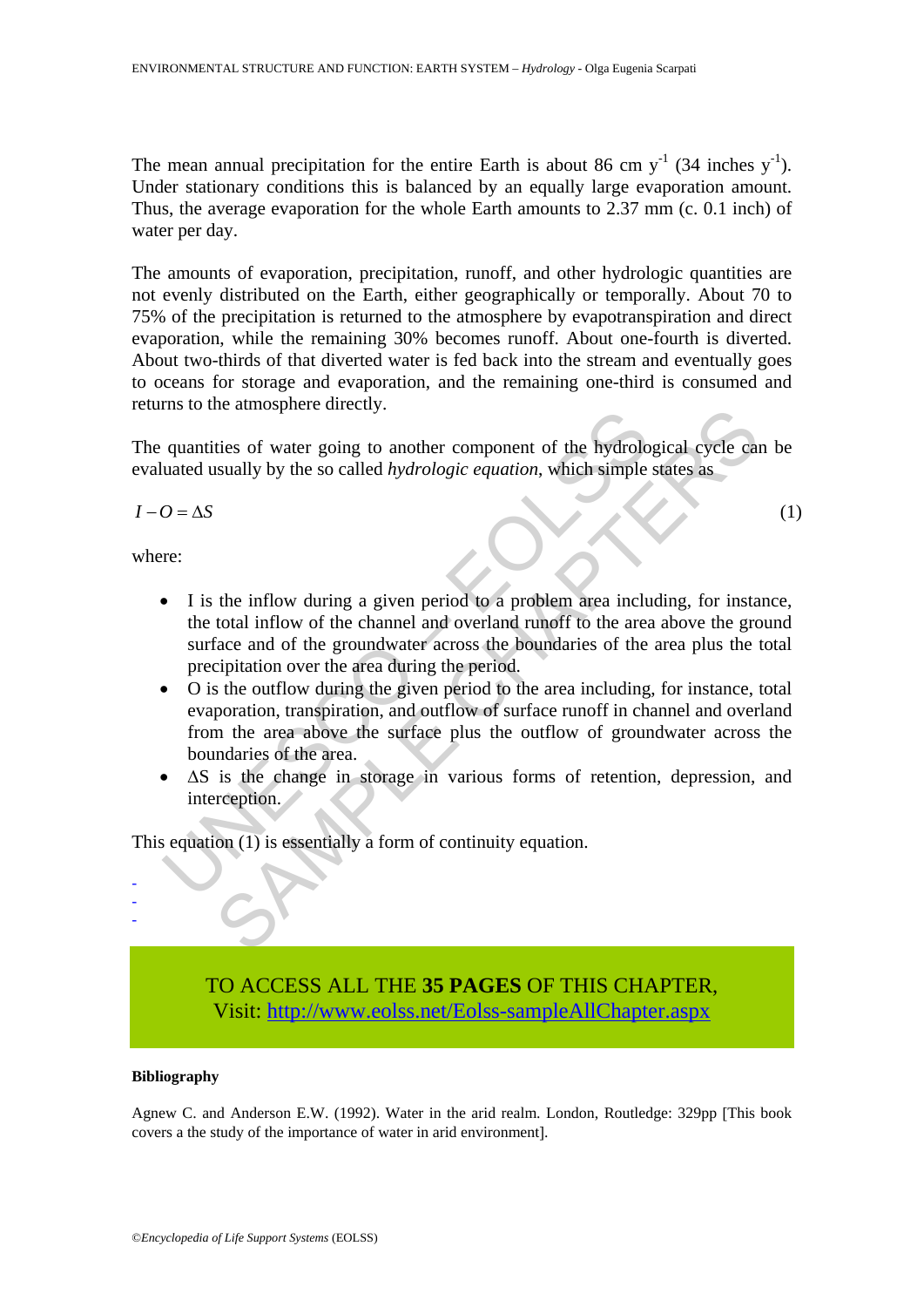Anderson M.G. and Burt T.P. (eds.) (1990). *Process studies in hillslope hydrology*. Wiley. [This book presents the study of the hydrological processes in mountain areas].

Arnell N.W. (1996). Global Warming, River Flows and Water Resources. Wiley, Chichester, UK. 224pp. [This book presents a view of water resources and their possible changes thorough time and Climate Change mainly in Great Britain].

Bakonyi P. (1993). Expert systems in Hydrology. Technical Report in Hydrology and Water Resources. World Meteorological Organization. N° 36. WMO/TD 532. Geneva, Switzerland. [This book covers a wide range of water management methods].

Chow V.T. (1964). Handbook of Applied Hydrology. A compendium of water-resources Technology. 1418 pp, 6 x 9, 614 illustrations. McGraw-Hill, Inc. USA. . [This book presents all the components and methods of Hydrology].

Chow V.T., Maidment D.R. and Mays L.W. (1994). *Applied Hydrology*. 584 pp. McGraw-Hill, Inc. USA. [This book provides the theoretical aspects of modelling in Hydrology].

*Encyclopedia Britannica* Inc. On line. Copyright 1994-2000.

clopedia Britannica Inc. On line. Copyright 1994-2000.<br>
relopedia Britannica Inc. On line. Copyright 1994-2000.<br>
Ing, M. and Matalas, N. 1977. Robust Indicators in Hydrology. Chapter for liel (U.S.). Climate, Climate Chang book provides the interdental aspects of modeling in Hydrology].<br> *Britannica* Inc. Chynich 1994-2000.<br>
and Matalas, N. 1977. Robust Indicators in Hydrology. Chapter 6 i National Resard Matalas, N. 1977. Robust Indicaters Fiering, M. and Matalas, N. 1977. Robust Indicators in Hydrology. Chapter 6 i National Research Council (U.S.). *Climate, Climate Change, and Water Supply*. Panel on Water and Climate, Geophysics Study Committee, Geophysics Research Board, Assembly of Mathematical and Physical Science, National Research Council. Washington DC, National Academy of Sciences. [This book presents statistical methodologies used in Hydrology].

Global Water Partnership (2000). South America. Water for the  $21<sup>st</sup>$  Century: Vision to Action. 50pp. [This book presents a global study of South America water resources].

IPCC (Intergovernmental Panel on Climate Change). (1996). *Climate change 1995*. (ed. by Houghton J.T.B., Callander A. and Varney S.K.) Cambridge University Press, Cambridge, UK. [This book presents a global study of the impacts of Climate Change].

Jarret R.T. (1991). Paleohydrology and its value in estimating floods and droughts. In Paulson, R. W., Chase, E. B., Roberts, R. S. , and Moody, D. W. Compilers, National Water Summary 1988-89. Hydrologic Events and Floods and Droughts: U. S. Geological Survey. Water Supply Paper 2375, p. 105- 116. [This article provides extensive information about the study of Paleohydrology].

Jones J.A.A. (1997). *Global Hydrology: processes, resources and environmental management*. Longman, UK.[This book represents one of the plausible approaches to the study of Hydrology].

Jones J.A.A. (1999). Climate change and sustainable water resources: placing the threat of global warming in perspective. *Hidrological Science-Journal des Sciences Hydrologiques*. 44(4): 541-557. Special issue: Barriers to sustainable Management of Water Quantity and Quality. [This article presents a view of the impacts of Climate Change over world water resources].

Jones J.A.A, Liu C.M., Woo M.K., and Kung H.T. (Eds). (1996). *Regional hydrological response to climate change*, Dordrecht, Kluwer: 425pp. [This book provides contributions of different countries on Climate Change].

Rubin C.B., Yezer, A.M., Hassain Q. and Webb A. (1986). *Summary of Major Natural Disaster Incidents in the U. S., 1965-1985*. Graduate Program in Science. Technology and Public Policy, The George Washington University. [This presents a comprehensive discussion of the major natural disasters in U. S.].

Scarpati O.E. and Velasco E.I. (2001)."La inundacion del Río Paraná del año 1998". GAEA. *Anales de la Sociedad Argentina de Estudios Geográficos*. In Press. [This article presents a study using satellite remote sensing of a flood].

UNESCO (1978). *World water balance and water resources of the Earth*. UNESCO. Series Studies and report in Hydrology. No 25. Leningrad. 663pp. [This book provides extensive data concerning world water resources].